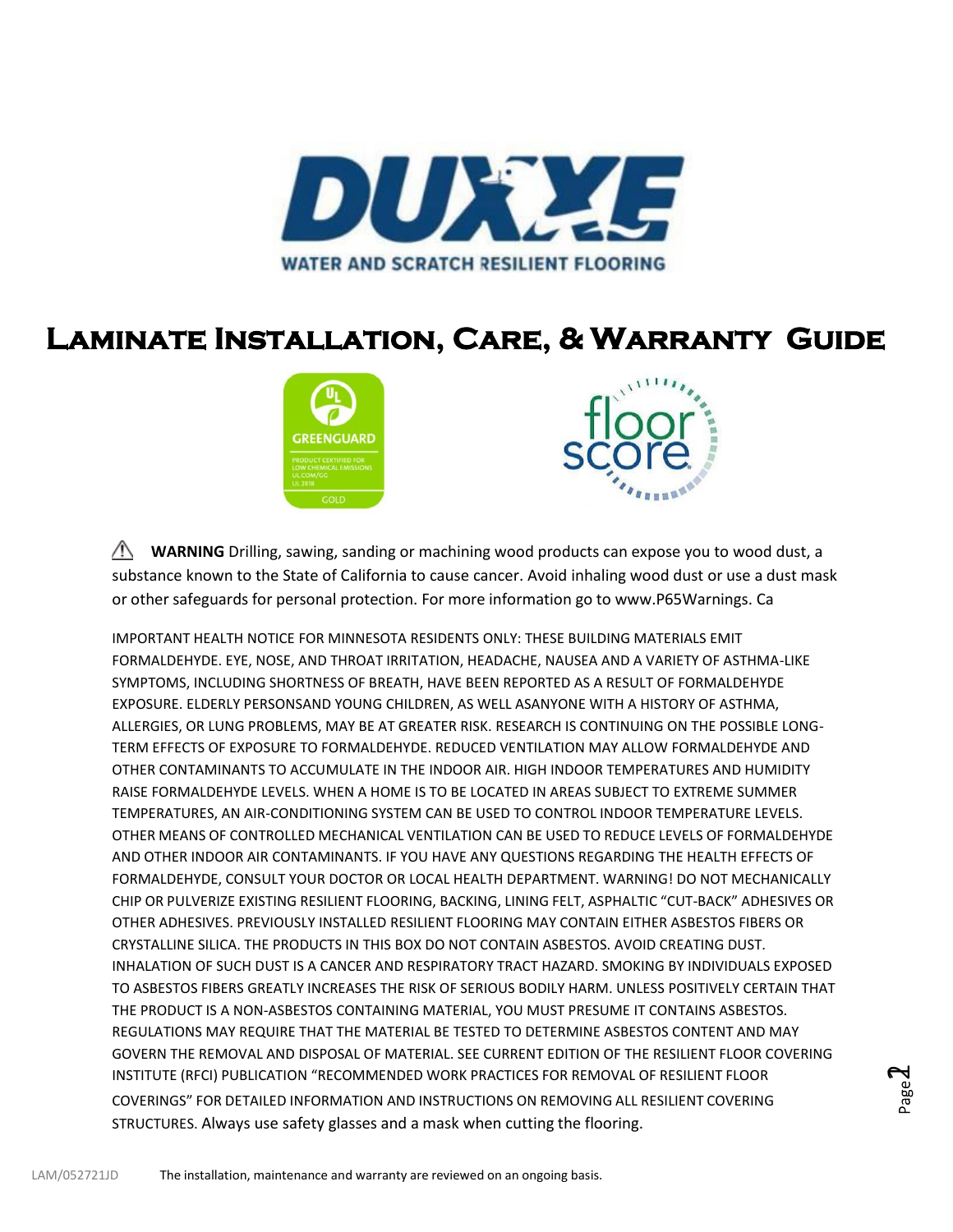### **All instructions and recommendations are based on the most recent information available. If you receive a printed copy of these instructions, please refer to [www.southwindcarpet.com](http://www.southwindcarpet.com/) to ensure you have the most up to date version of our installation instructions.**

Handle cartons and flooring carefully to protect the edge. Always transport and store cartons in the original packaging, neatly stacked horizontally on a smooth, flat, solid surface. Never on their sides or ends.

The flooring should only be installed after all the other trades have finished and the jobsite has been cleared of any/all debris that could damage a finished installation.

By starting installation of this product, you are agreeing that you have read and understand all installer/owner's requirements and responsibilities and are aware that deviating from the instructions and recommendations in this installation guide may result in voiding the product warranty. If you need additional assistance, please contact Southwind Technical Services at 1-800-272-2808.

**It is the sole responsibility of the installer/owner, prior to installation, to assure that the planned installation area is suitable for the flooring and meets local building codes; as well as the recommendations listed herein. The manufacturer accepts no responsibility for product failure extending from or related to failure to meet job environment and subflooring requirements. The installer/owner assumes full responsibility for the final inspection of this product. Inspection should be done prior to installation and should include print/color/texture/ factory finish /visible conditions. If the product is not acceptable, DO NOT INSTALL IT. Contact your supplier immediately for assistance. Flooring that has been installed will be deemed to have been inspected and quality accepted. Southwind will not accept any responsibility for any flooring installed with visible conditions.**

Your floor must be installed in a dry, level, climate controlled, indoor residential environment (temperature range of 64°-86°F (18°-30°C) and humidity range of 35% to 75%

**IMPORTANT PRE-INSTALLATION INFORMATION** – Make sure subfloor is clean, dry and flat (maximum 3/16" deflection over 10'. Grind down any high areas and fill any low areas with a Portland-based patching compound. Southwind only recommends the use of latex fortified Portland cement-based products as a satisfactory patching or leveling compound.

#### **Suitable subfloor for Laminate Flooring are:**

Existing floor surfaces including hardwood floors, linoleum, resilient vinyl, PVC (plastic floor surfaces must be permanently attached to the subfloor).

Cement floors on all grades/elevations (maximum residual moisture 2.0 CM%). With a calcium chloride test, the maximum acceptable reading is 5.0lbs/24 hours/1000 sq.ft.

Anhydrite and Anhydrite tiles, Magnesium Cement (max residual moisture 0.3CM%)

Wood subfloor moisture 14.5%maximum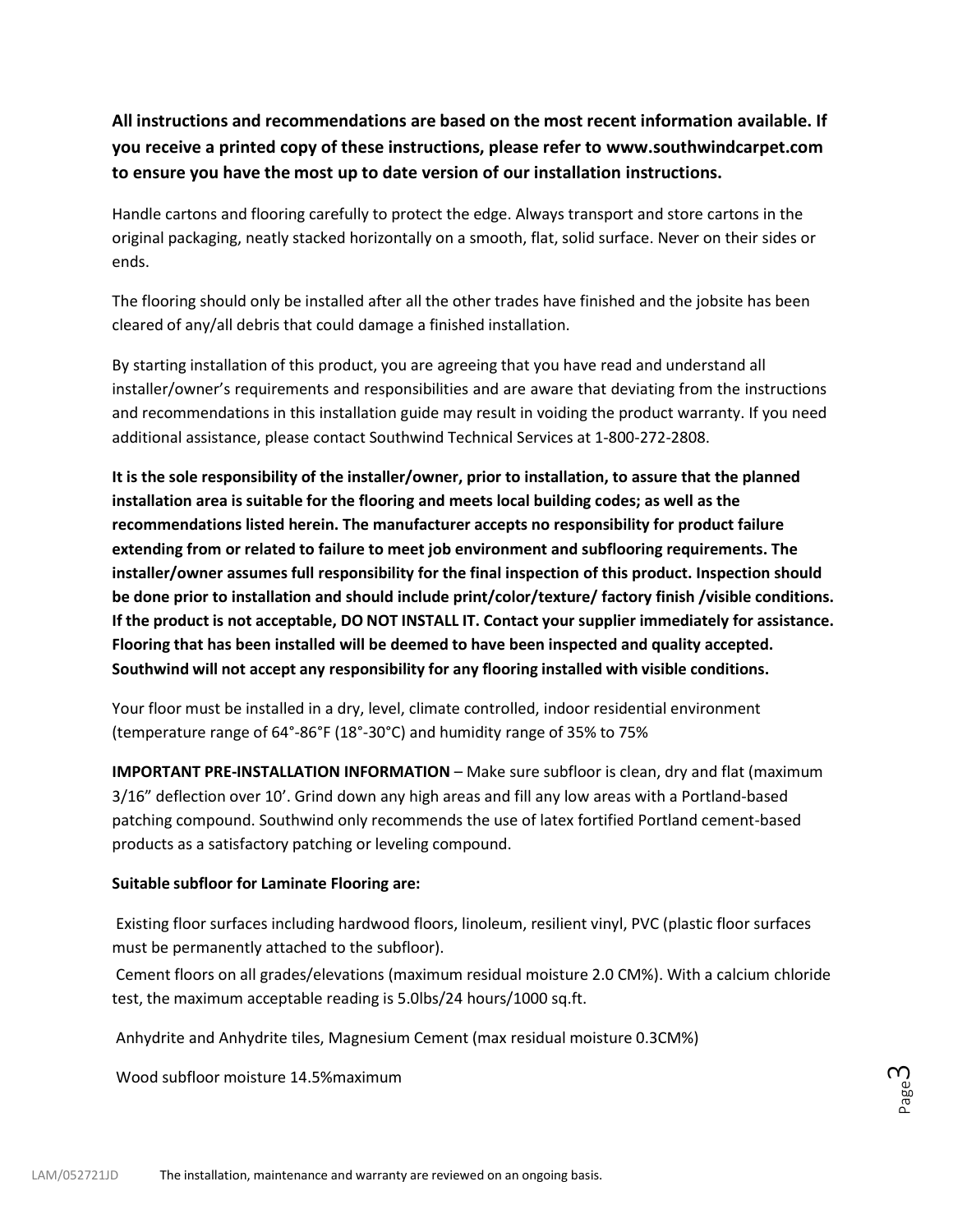Concrete relative humidity70% maximum Attention! Without a documented measurement of residual moisture content, a claim against the manufacturer for damages cannot be considered. Concrete subfloors must always be covered with a 6-mil vapor barrier even if linoleum, PVC or resilient vinyl is firmly attached to the concrete.

#### **For successful installation:**

In all residential applications Southwind's Laminate flooring products are intended to be a floating floor system and should **NEVER** have objects fastened through it to the subfloor. Do not install fixed objects, such as cabinets, islands, wall units etc. on top of the flooring or fasten trim/molding/transition pieces directly to the floor!

1. No acclimation required when installation site conditions are climate controlled before and during installation.

2. Identify the tongue side and the groove side. The tongue side (the smaller extension without a ridge on it) goes against the beginning wall.

3. Install vapor barrier if subfloor is cement (6milpolyethylene film).

4. Always use an underlayment padding above the vapor barrier and below the laminate flooring planks. If pad is pre-attached, no additional underlayment should be used.

5. Install parallel to the main light source.

6. Before cutting, plan your installation so each plank is at least 12" long and that the first and last rows are at least 2.5" wide.

7. No transition strip is required when the length or width of installed planks measures less than 40', or in doorways unless plank direction changes.

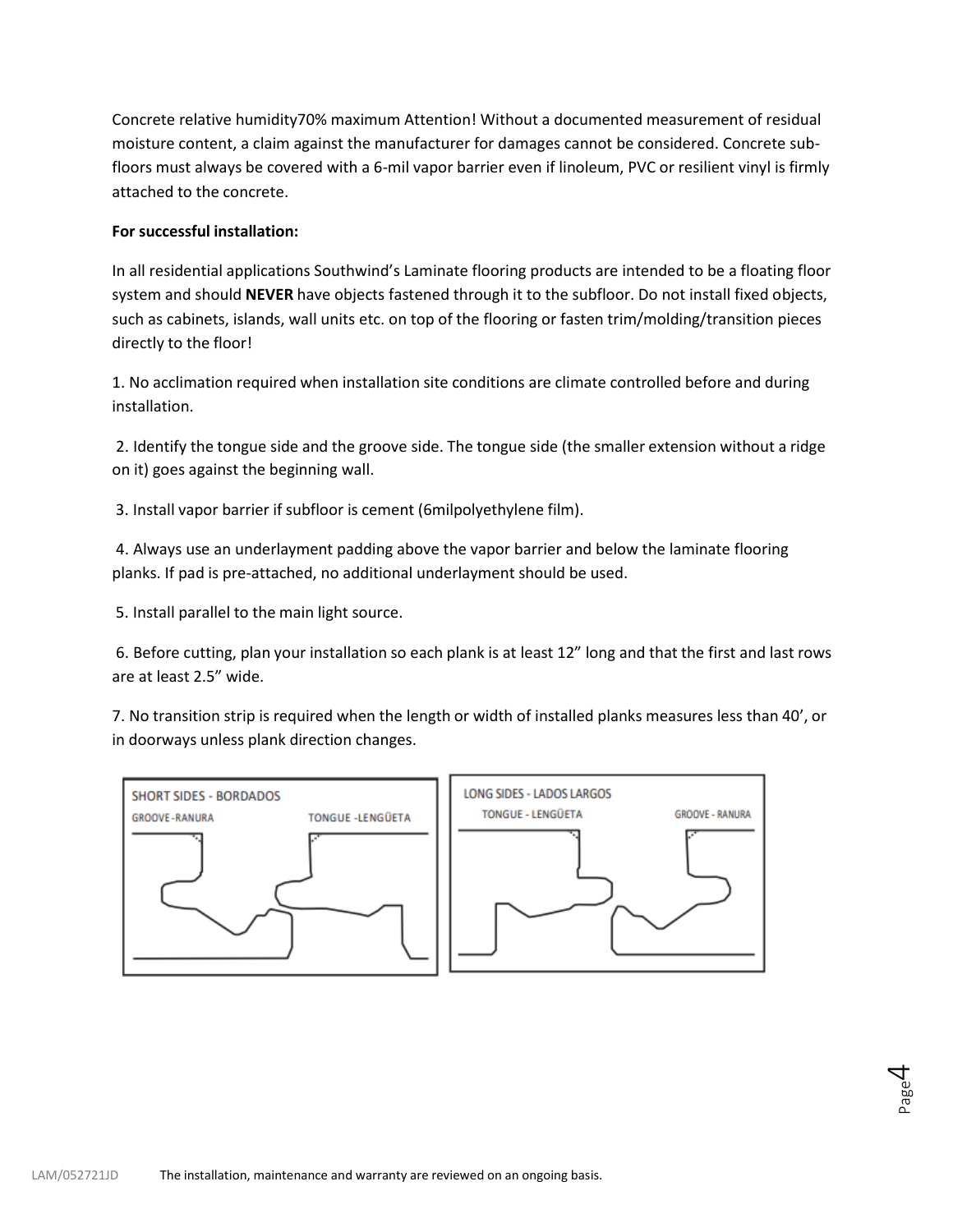# **Installation instructions**





max 3/8 in.  $\blacksquare$  min 12 in.



1) Before cutting, select your beginning wall and plan your installation. Lay planks tongue side facing the wall for the first 2 rows on the floor close to the wall. Each plank should be at least12" long.

3

- 2) Remove the tongue side (see Figure 1 below) on only the planks in the first row that face the wall to allow room for spacers Always allow for 5/16" min to 3/8" max expansion at walls and around fixed objects.
- 3) Always allow for 5/16" min to 3/8" max expansion at walls and around fixed objects.
- 4) Lock in panel lengthwise. Allow a 12" minimum end-joint stagger row to row. Install first and second row at the same time to help ensure end-joints are perfectly square.



- 5) Use a 4"-6" piece at an angle to hold the tongue and the groove on the same plane, limit endjoint damage and ensure planks engage square. Tap end-joints with multiple taps, striking the tapping block evenly until end-joints close. NOTE: Tapping too hard or striking the tapping block unevenly can result in installation-related damage or peaking.
- 6) Fit the last panel in the row using a pull bar.
- 7) Repeat steps 4 through 6 until your each the last row. Cut last row to size (2-1/2" minimum width)
- 8) After installing planks and before installing trim, remove all spacers. Create a watertight seal by applying flexible 100%silicone sealant along the entire perimeter of room and around fixed objects. Do not use acrylic sealant. To limit the amount of sealant to be used, first fill all 0expansion spaces with 3/8" compressible PE foam backer rod and cover with silicone sealant.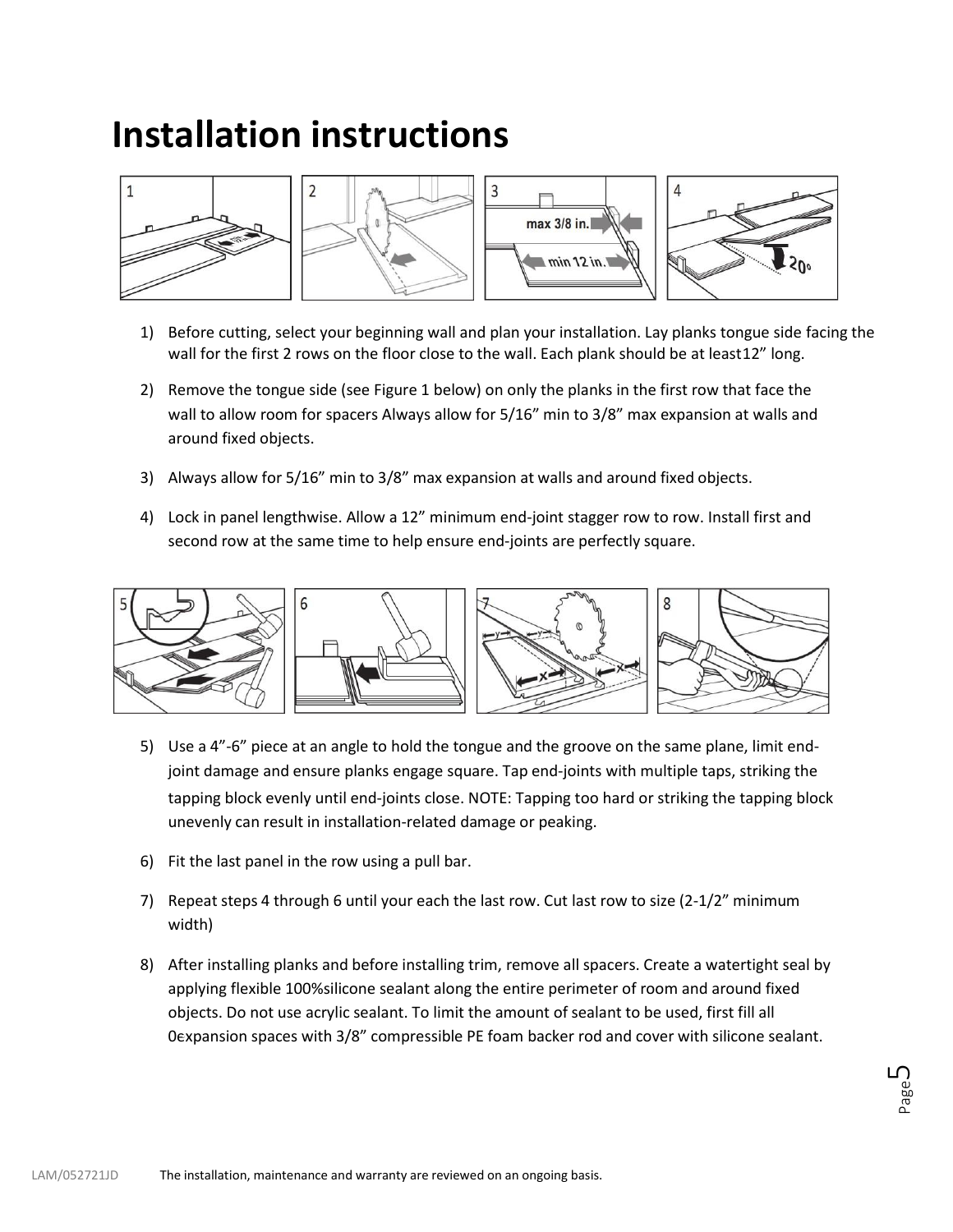

9) Prior to installing moldings, apply silicone sealant to the portion of the molding or transition that will rest on the laminate flooring surface. Install moldings and immediately wipe away excess silicone sealant. Apply silicone sealant at connections to doorframes and other fixed objects. Ensure floor is able to "float". Do not nail trim to floor.



**Installation Under Doorway Frames:**

- **1) 1. Slide plank under pre-cut door frame.**
- **2) 2. Tap the long side joint closed.**
- **3) Tap the end joint**

.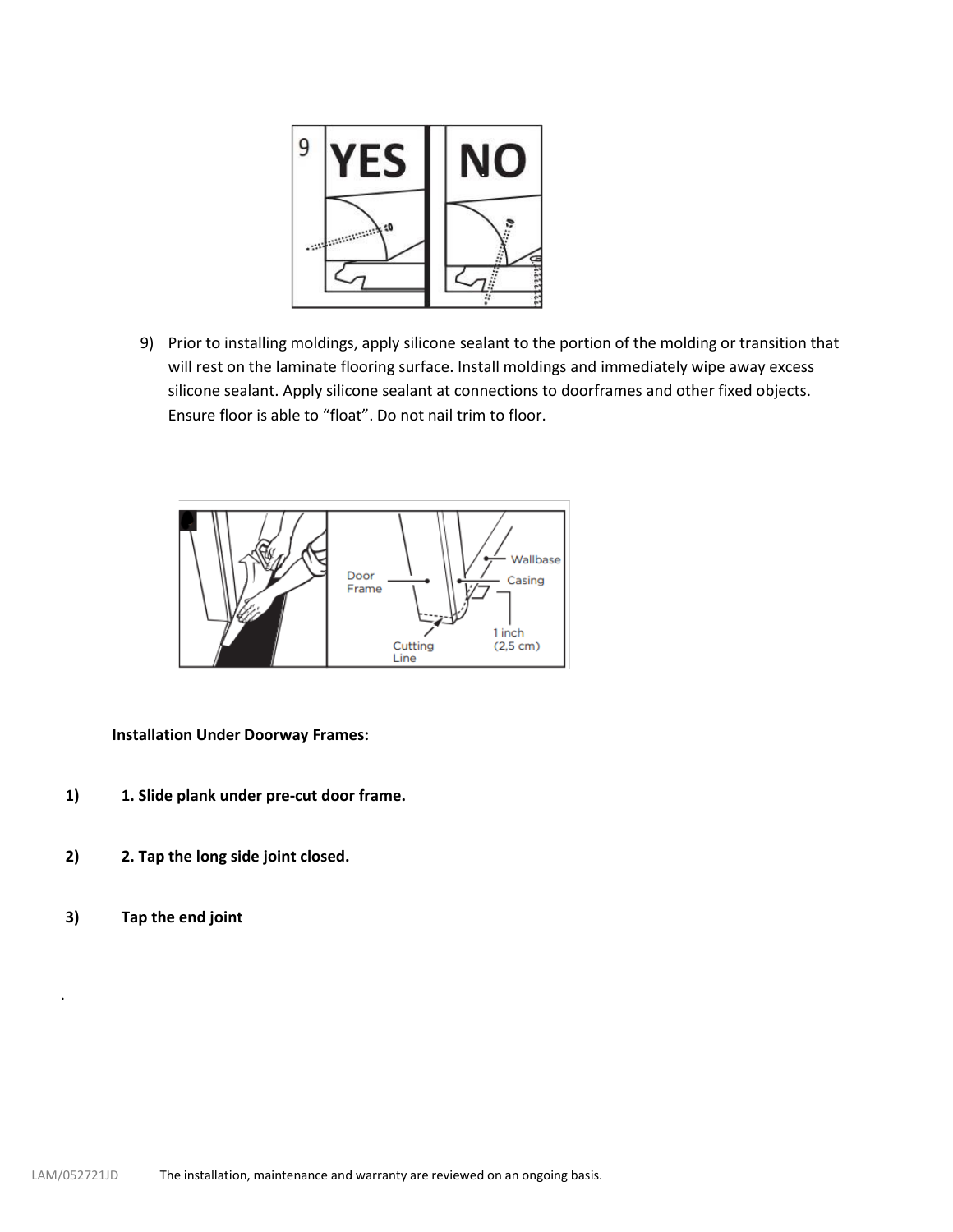## **Working with Limited Clearance**



- 1) Some long edge joints cannot be installed using a 20° angle.
- 2) Remove top part of the groove profile.
- 3) Use good quality wood glue to make the connection.
- 4) Slide panel into space horizontally and slot into profile. Use these modified planks under doorframes, radiators, cabinet fronts, etc. Use the pull bar to slide the planks where needed.



DISASSEMBLING: Disengage entire row by lifting up row delicately at an angle. To separate individual planks, leave them on the ground and then carefully slide the planks apart as illustrated.

Please visit our website for more help [southwindbp.com](https://southwindcarpet.com/flooring-products)

# **CLEANING & CARE**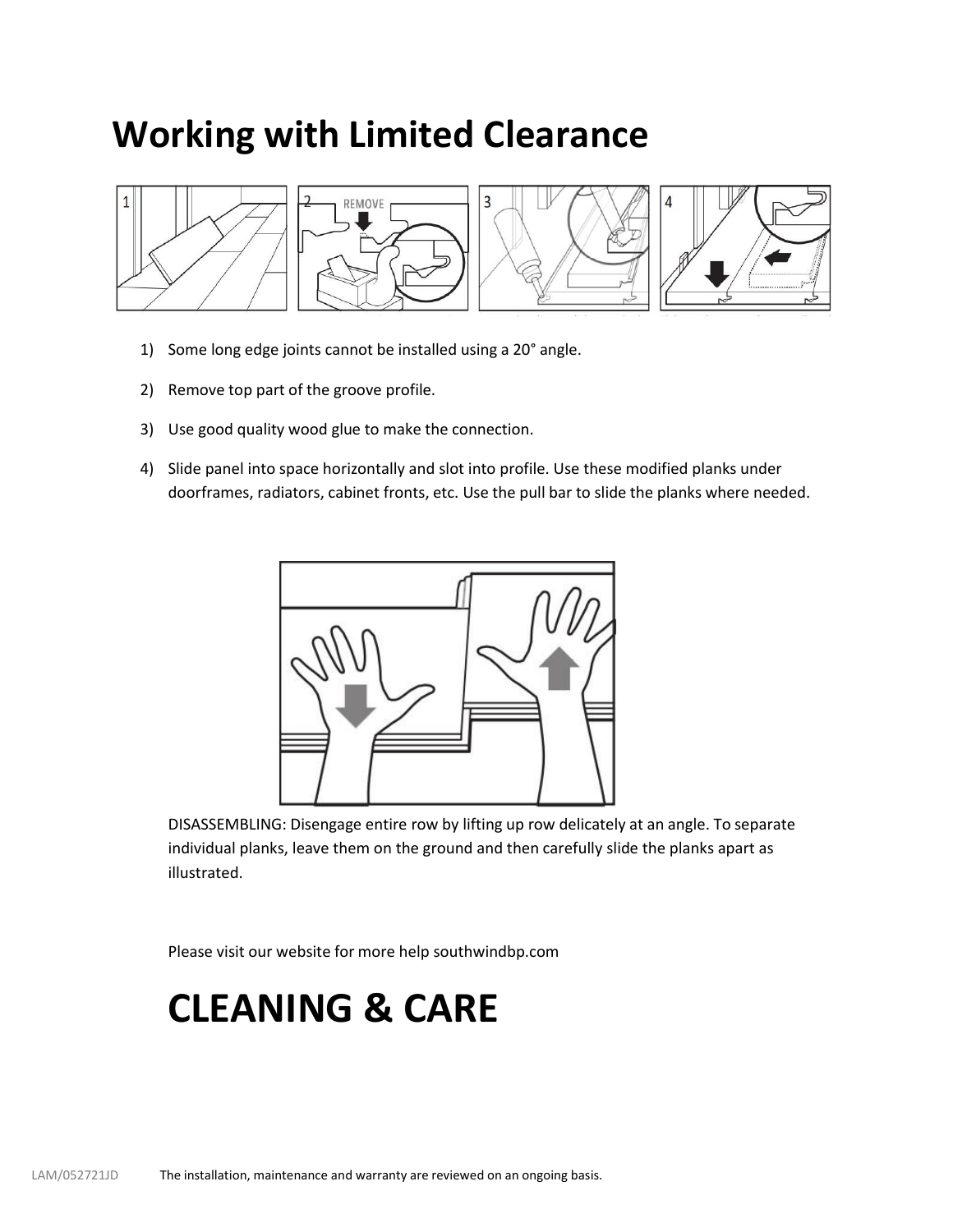Congratulations on choosing your new moisture resistant laminate floor. This floor is made from wood and is virtually maintenance free. For routine care, just sweep, vacuum (use hard floor setting and no beater bar) and damp mop to keep your floor clean. If stubborn spots remain, use a laminate floor cleaner.

#### **General Do's and Don'ts**

• Do not use any cleaning agents containing wax, oil, polish or soap. Left over residue from these agents can leave a dull film on the floor. Keep household vinegar or ammonia on hand to create a simple cleaning solution. Normal cleaning use one part Vinegar to 3 parts distilled water, for corrective cleaning (residue build up) use one part ammonia to 3 parts distilled water.

• Do damp mop by applying cleaning solution or water to the mop/cleaning cloth and not directly to the floor

• Do not use 2-in-1 cleaners that contain acrylics or urethane polish to restore gloss.

• Do use a vacuum with a hard floor attachment that does NOT contain rotary brush heads that could cause scratches.

• Do not use a steam cleaner, spray mops, or power cleaners.

• Do use entry doormats at each entrance to your home to prevent dirt, sand, grit and other substances from being tracked onto the floor.

• Do use wide-bearing, non-staining floor protectors such as felt protectors, for chair legs and table legs.

• Do use protective mats under rolling chairs and keep furniture casters clean, Replace plastic casters on chairs with rubber wheels

• Do not leave any amount of liquid (water, juice, soft drink, alcohol, etc.) on the floor for more than the time necessary to clean the spill. Immediately wipe up wet areas.

• Do not use abrasives, such as steel wool or scouring powder, as these could scratch the floor.

• Lift and carry, do not slide or roll heavy furniture or metal items across the floor.

#### **Specific Cleaning Solutions**

• Juice, wine, grease, chocolate: dampen a rag with water and a laminate floor cleaner and spot clean.

• Cigarette burns, asphalt, shoe polish, paint, ink, crayon, dried foods, nail polish: dampen a rag with rubbing alcohol or nail polish remover and spot clean.

> Page  $\overline{\phantom{1}}$

• Candle wax, chewing gum: allow to harden and gently scrape with a plastic scraper.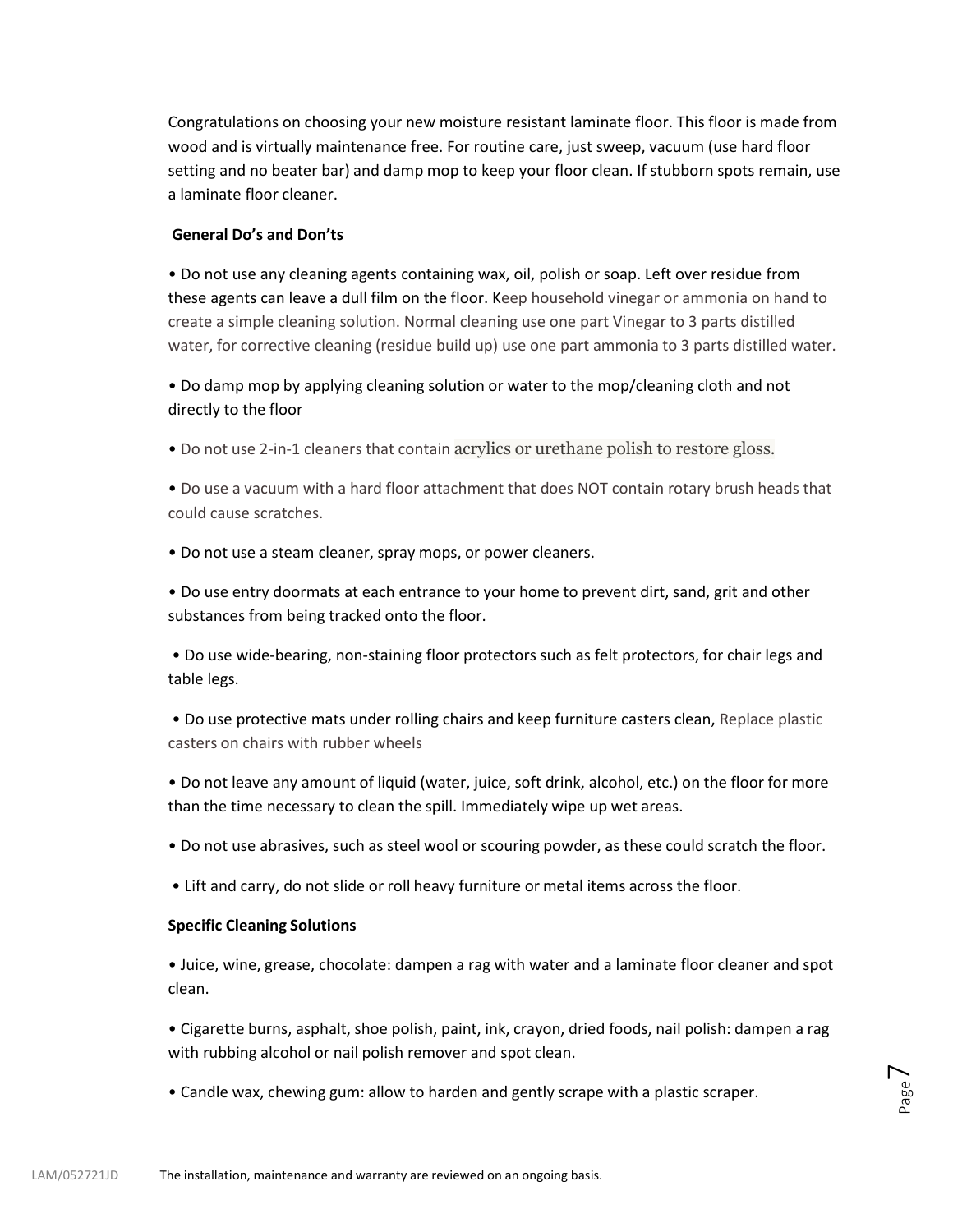REMEMBER, this floor is made from real wood, not plastic. Using too much water or any other liquid cleaning solution could result in the planks swelling, creating permanent damage to your floor. This would NOT be covered by Manufacturer's warranty.

### **MANUFACTURER'S LIMITED WARRANTY**

What we cover and for how long Manufacturer warrants to the original residential purchaser for a period indicated on this carton from the original date of purchase, that:

1. The design layer of the floor will not stain wear through or fade from normal sunlight or artificial lighting under normal use conditions in a dry indoor residential setting.

2. The design layer of the floor will resist permanent staining caused by pet urine from dogs and cats when the floor is thoroughly cleaned, and the pet urine has not dried on the floor.

3. The floor will be free of manufacturing defects.

4. The floor will resist water damage due to moisture from normal use conditions (cleaning and water spills) when you follow our recommended cleaning and care practices and when spills are removed within 76 hours.

#### **What you must do to keep the warranty in effect**:

You must install and maintain your floor according to the installation and cleaning instructions.

Your floor must be installed in a dry, level, climate controlled, indoor residential environment (temperature range of 64°-86°F (18°-30°C) and humidity range of 35% to 75%.)

You must keep your proof of purchase, the end carton label that identifies the product and other documents and receipts, such as your installation invoice.

#### **What this warranty does not cover**

We do not cover any installation costs, including labor or accessories, for flooring installed with known defects.

You must inspect all planks for recognizable defects before and during the installation.

We do not cover surface wear or damage resulting from abusive conditions, misuse of the product, freight damage, modification, alteration, repair or service by anyone other than the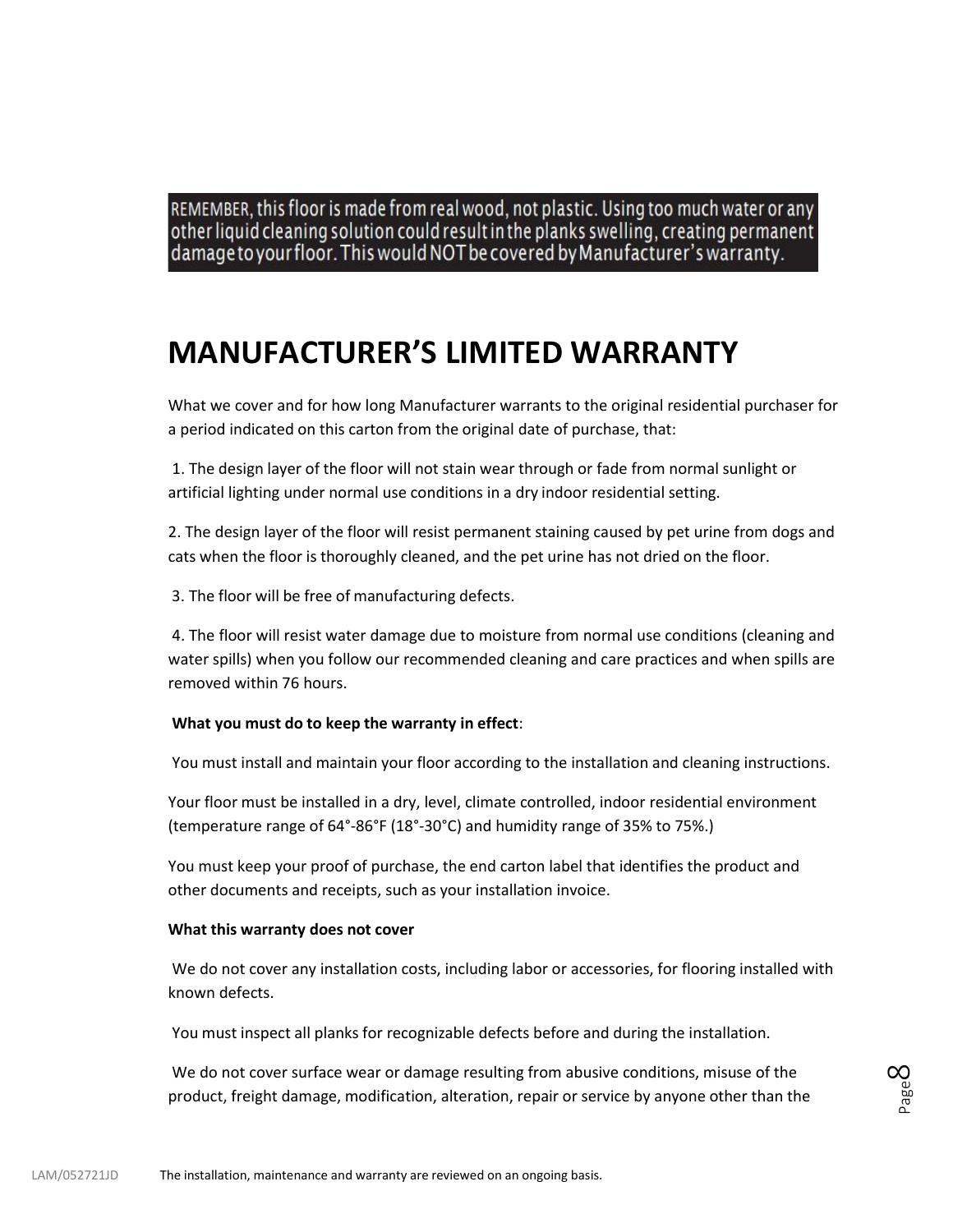authorized Manufacturer's representative, or accidents, including but not limited to severe impact, scratching, cutting, negligence or chemical damage. We do not cover scratches, indentations and marks that continue across multiple planks.

Gloss reduction is not surface wear.

Surface wear must be readily visible from the distance of 6 feet, measuring at least 1 square inch.

We do not cover damage that is caused in whole or in part due to moisture underneath the floor.

We do not cover water damage caused by natural disasters, standing water (e.g. from appliance failures, broken pipes), excessive moisture emissions from a concrete slab (more than 5 lbs. per 1,000 sq. ft. over a 24-hour period), hydrostatic pressure, corrosive liquids or outside water (from snow, rain or water which enters through an open window or door, etc.)

We do not cover damage from pet urine that has been allowed to dry on the floor. We do not cover molding, underlayment, vapor barrier and accessories.

We do not cover damage from rotating beater bars, steam cleaners, abrasive scrubbers, excessive wet mopping, waxes, or similar cleaning and care methods.

We will not review claims unless you purchased the floor from an authorized retailer in the original packaging. How to make a claim. To make a Warranty claim, contact your retailer or distributor in writing within 30 days after you detect a potential defect.

What we will do to correct problems If we approve a claim, we may choose to repair, replace, or refund the original cost of the defective materials. If the product is no longer available, you will be able to choose from our current designs of equal or lesser value. We warrant products that we have repaired or replaced only for the remainder of the original Limited Warranty period. We reserve the right to inspect installed flooring and to remove samples if needed. We may also pay reasonable labor costs to repair or replace any defective product if the floor was professionally installed and a claim is submitted during the first year after installation.

This Limited Warranty is a diminishing warranty. If we approve a claim after the first year following the date of installation, we will pay a pro-rated percentage of your floor cost based on the warranty period (50 years for lifetime warranties) and the date of purchase. For example, if you purchase a product that has a 50 year warranty and you make a claim 20 years after the original purchase, we would pay 30/50th (60%) of the original floor cost if the claim is approved. DISCLAIMERS AND HOW STATE LAW MAY RELATE TO THIS WARRANTY MANUFACTURER DISCLAIMS, TO THE FULLEST EXTENT PERMITTED BY FEDERAL AND STATE LAW, ALL OTHER WARRANTIES AND GUARANTEES, WHETHER EXPRESS OR IMPLIED, INCLUDING ANY IMPLIED REPRESENTATION OR WARRANTY AS TO MERCHANTABILITY OR FITNESS FOR ANY PARTICULAR PURPOSE. MANUFACTURER WILL NOT BE LIABLE FOR CONSEQUENTIAL, INCIDENTAL, SPECIAL